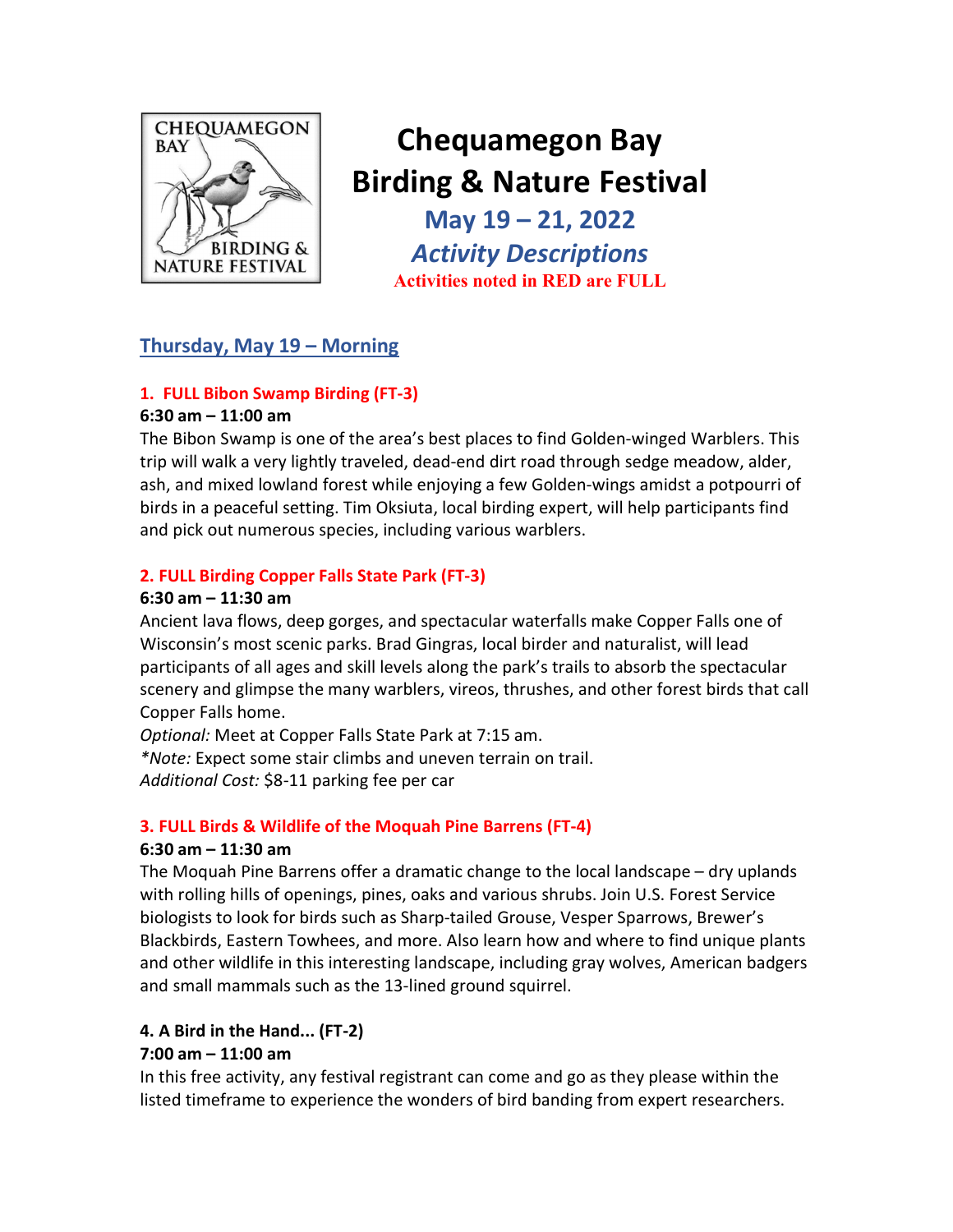Marvel at the beauty of warblers, sparrows, finches, and other birds up close and personal – an unforgettable experience for all ages. Learn identification features, natural history, and research techniques as leaders demonstrate the how's and why's of bird banding. If you want to see birds up close, then this is the trip for you!

#### 5. FULL Birding Along Pikes Creek (FT-2)

#### 7:00 am – 11:00 am

This walk will start at the Les Voigt Fish Hatchery and follow Pikes Creek as it wanders inland for about one mile. Led by local birding expert Neil Howk, the hike will pass through a variety of bird habitats, including holding ponds, a beaver pond, and old growth pines. Possible species include waterfowl, 10-15 species of warblers, Common Ravens, woodpeckers, Bald Eagles, Ruffed Grouse, Winter Wrens, thrushes, and more. Optional: Meet at Les Voigt Fish Hatchery at 7:30 am.

#### 6. FULL Birding by the Bay (FT-3)

#### 7:00 am – 11:00 am

WDNR Conservation Biologist Ryan Brady will lead participants to multiple lakeshore points near Ashland and/or Washburn to search for waterfowl, gulls, terns, and shorebirds. Interspersed will be short hikes along shoreline trails to find warblers, orioles, sparrows, and other migrating landbirds. Bring a spotting scope if you have one.

#### 7. Grassland Birding (FT-2)

#### 7:00 am – 11:00 am

The northwoods typically don't conjure up thoughts of grassland birds but the rural areas of Ashland feature a variety of open habitats where Bobolinks, Upland Sandpipers, Eastern and Western Meadowlarks, Savannah Sparrows, Northern Harriers, and other grassland birds can be found. WDNR Conservation Biologist Nick Anich guides you in search of these open-country species.

## Thursday, May 19 – Afternoon

## 8. Exploring North Pikes Creek Wetlands (FT-4)

#### 12:30 pm – 4:30 pm

The headwaters of North Pikes Creek are an expansive area comprised of marshes, ponds, shrub thickets, and wetland forests teeming with wildlife. Thanks to a local Friends group, portions can be accessed via boardwalk and community outdoor education area. Join Tracy Hames, Executive Director of the Wisconsin Wetlands Association, and a Friends group representative, to glimpse a heron rookery, explore beaver-created wetlands, look for migrating warblers, and learn how this 410-acre property became protected in perpetuity. Knee-high waterproof boots or hip waders are highly recommended.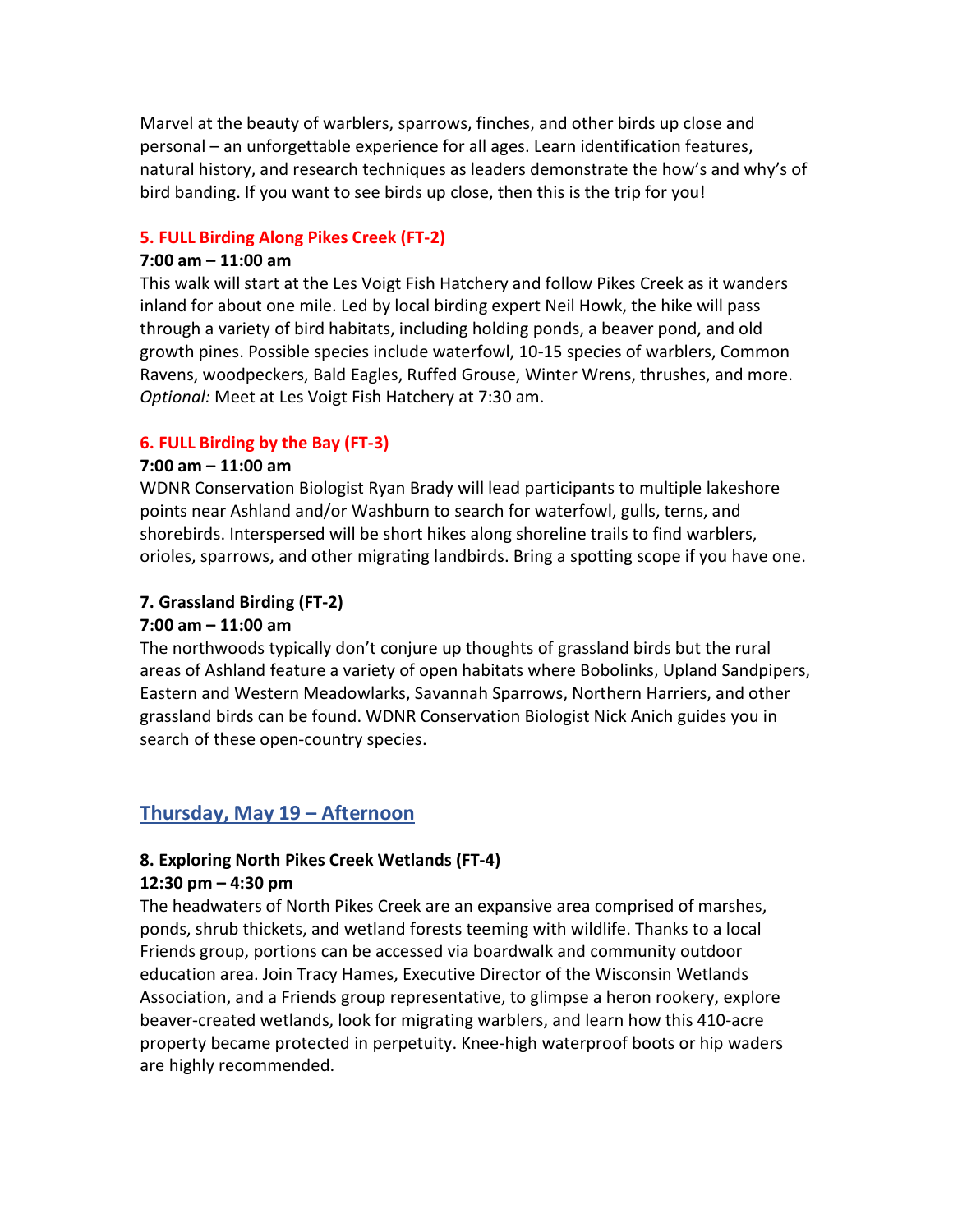#### 9. FULL Hiking the Jerry Jolly Trail (FT-3)

#### 12:30 pm – 4:30 pm

The Jerry J. Jolly Trail is an extensive trail system meandering throughout the beautiful woodlands of the Bayfield Peninsula and Pikes Creek. Search for thrushes, warblers, Winter Wrens, and other forest birds on this scenic northwoods excursion with local expert, Neil Howk.

\*Note: Be prepared for short bouts of hilly terrain.

Optional: Meet at Les Voigt Fish Hatchery at 1:00 pm to carpool to trailhead.

#### 10. FULL Spring Discovery Walk at the Lincoln Community Forest (FT-3)

#### 12:30 pm – 4:30 pm

Nearly 400 acres in size, the Lincoln Community Forest is comprised of a wild and scenic forest surrounding two miles of the Marengo River, a 10-acre wetland and lake complex, and 5 miles of nature-based recreation trails, all thanks to a partnership between local citizens, the Friends group, and Landmark Conservancy (formerly Bayfield Regional Conservancy). Explore these habitats and their spring wildflowers, frogs, birds and more with biologists Adrian Wydeven and Pam Dryer. Tips on how to manage your property for wildlife such as songbirds, grouse, and deer will also be discussed.

#### 11. FULL Northwoods Nature Hike at Houghton Falls (FT-2)

#### 1:00 pm – 4:30 pm

The 76-acre Houghton Falls Nature Preserve north of Washburn is one of the most unique sites in Bayfield County. This trip will hike the mile-long nature trail to view Echo Dells, Houghton Falls, and ultimately a shoreline view of Lake Superior! Along the way, U.S. Forest Service biologist Eric North will help identify various flora and fauna among the beautiful hemlocks, majestic pines, and rock outcrops, including birds, plants, and even land snails!

## 12. Paddling Lower Chequamegon Bay (FT-3)

#### 1:00 pm – 4:30 pm

Take a kayak trip along Lake Superior's coast to explore Fish Creek and Whittlesey Creek Estuaries with US Fish and Wildlife Service refuge specialist, Mitch Baalman, and WDNR Conservation Biologist Ryan Brady. Look for ducks, shorebirds, and other waterbirds while learning what makes lower Chequamegon Bay special for fish, birds, and other wildlife. EQUIPMENT NOT PROVIDED: Participants should have their own equipment and basic paddling skills.

## 13. Wildflower Walk - Spring Ephemerals (FT-2) 1:00 pm – 4:30 pm

U.S. Forest Service Botanist and Ecologist Mark Jaunzems leads you on a hike to the Les Voigt Fish Hatchery in Bayfield in search of northwoods spring ephemeral wildflowers. Species that may be seen include Spring Beauty, Trout Lily, Wild Ginger, Bloodroot, Dutchman's Breeches, and Bellwort.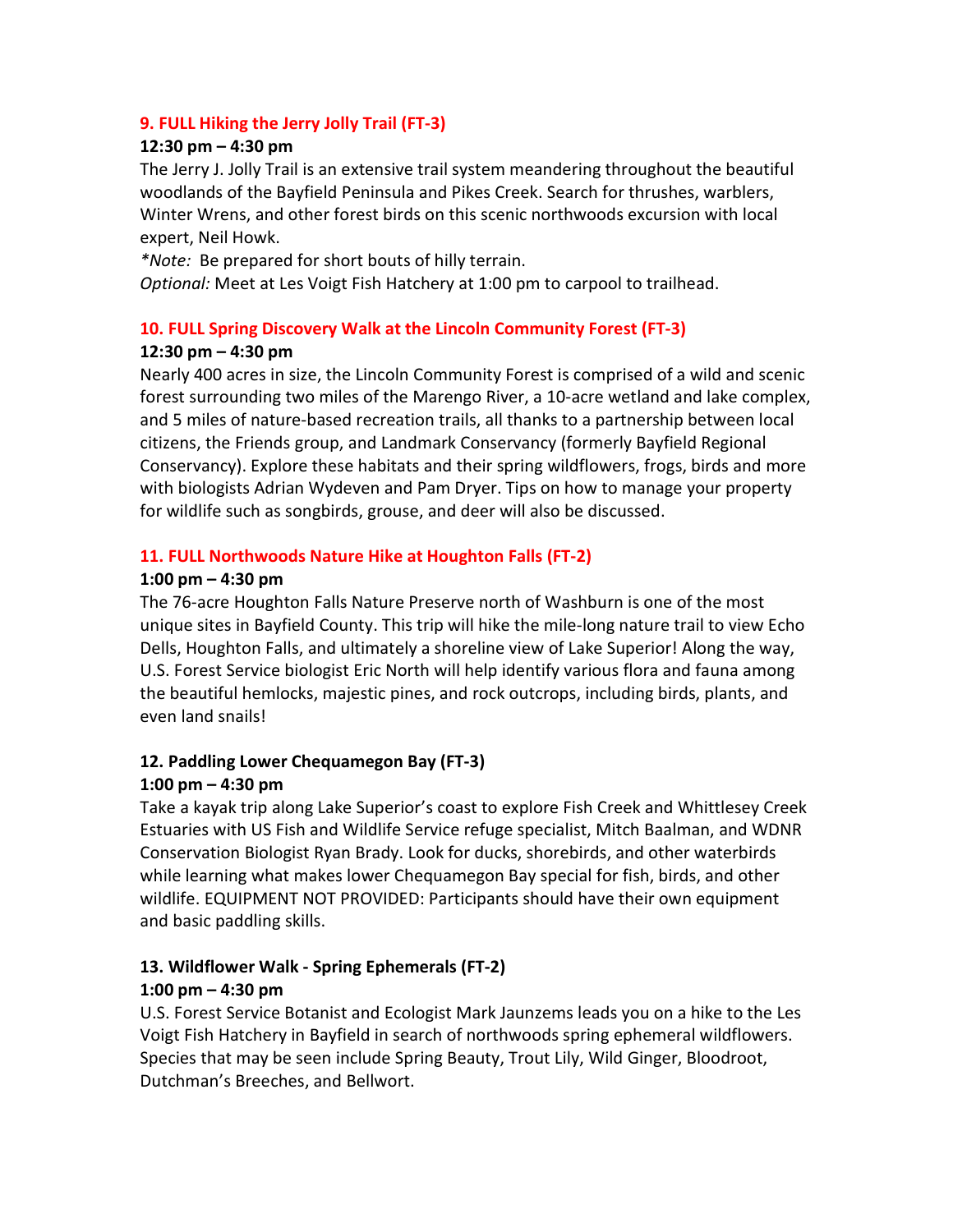## Thursday, May 19 – Evening

#### 14. FULL Owl Prowl & Other Night Sounds (FT-2)

#### 8:00 pm – 10:30 pm

Venture to the Long Lake and Birch Grove areas of the Chequamegon National Forest to listen for Barred and N. Saw-whet Owls, Whip-poor-wills, Common Loons, frogs, coyotes, and other night sounds. The trip will briefly start out near NGLVC to listen for American Woodcock, Wilson's Snipe, frogs, and perhaps even a Le Conte's Sparrow. Bring a flashlight or headlamp.

## Friday, May 20 – Morning

#### 15. FULL Birding by the Bay – Ashland (FT-2)

#### 6:30 am – 11:00 am

WDNR Conservation Biologist Nick Anich will lead participants to multiple lakeshore points near Ashland to search for waterfowl, gulls, terns, and shorebirds. Interspersed may be short hikes along shoreline trails to find warblers, orioles, sparrows, and other migrating landbirds. Bring a spotting scope if you have one.

#### 16. FULL Birding at Bark Bay (FT-3)

#### 6:30 am – 11:30 am

This two-part trip will feature visits to Bark Bay Slough State Natural Area and nearby Bark Point. Bark Bay Slough SNA is an exceptional coastal wetland hosting a wide variety of birds. Bark Point is a peninsula of land jutting into Lake Superior and can sometimes host spectacular concentrations of migrant landbirds, including a great diversity of warbler species. You never know what you might find here. If time allows, we'll venture to the Herbster or Cornucopia lakefronts for some additional birding. Optional: Meet at the Bark Bay canoe launch at 7:15 am.

#### 17. Sea Caves Nature Hike (FT-4)

#### 6:30 am – 11:30 am

Retired park ranger Neil Howk will lead participants on this rugged trail at the Apostle Islands National Lakeshore. Look for warblers, woodpeckers, and other birds amid beautiful birch and fir forests ultimately leading to spectacular views of sandstone cliffs and caves along Lake Superior.

Optional: Meet at the Lakeshore's Meyers Beach parking lot at 7:15 am.

\*Note: 4-5 miles roundtrip with some steep ravines and mud. Additional Cost: Parking \$5/car

#### 18. FULL Birding by the Bay – Washburn (FT-2)

#### 7:00 am – 11:00 am

Local birding expert Rick Burkman will lead participants to multiple lakeshore points in and near Washburn to search for waterfowl, gulls, terns, and shorebirds. Interspersed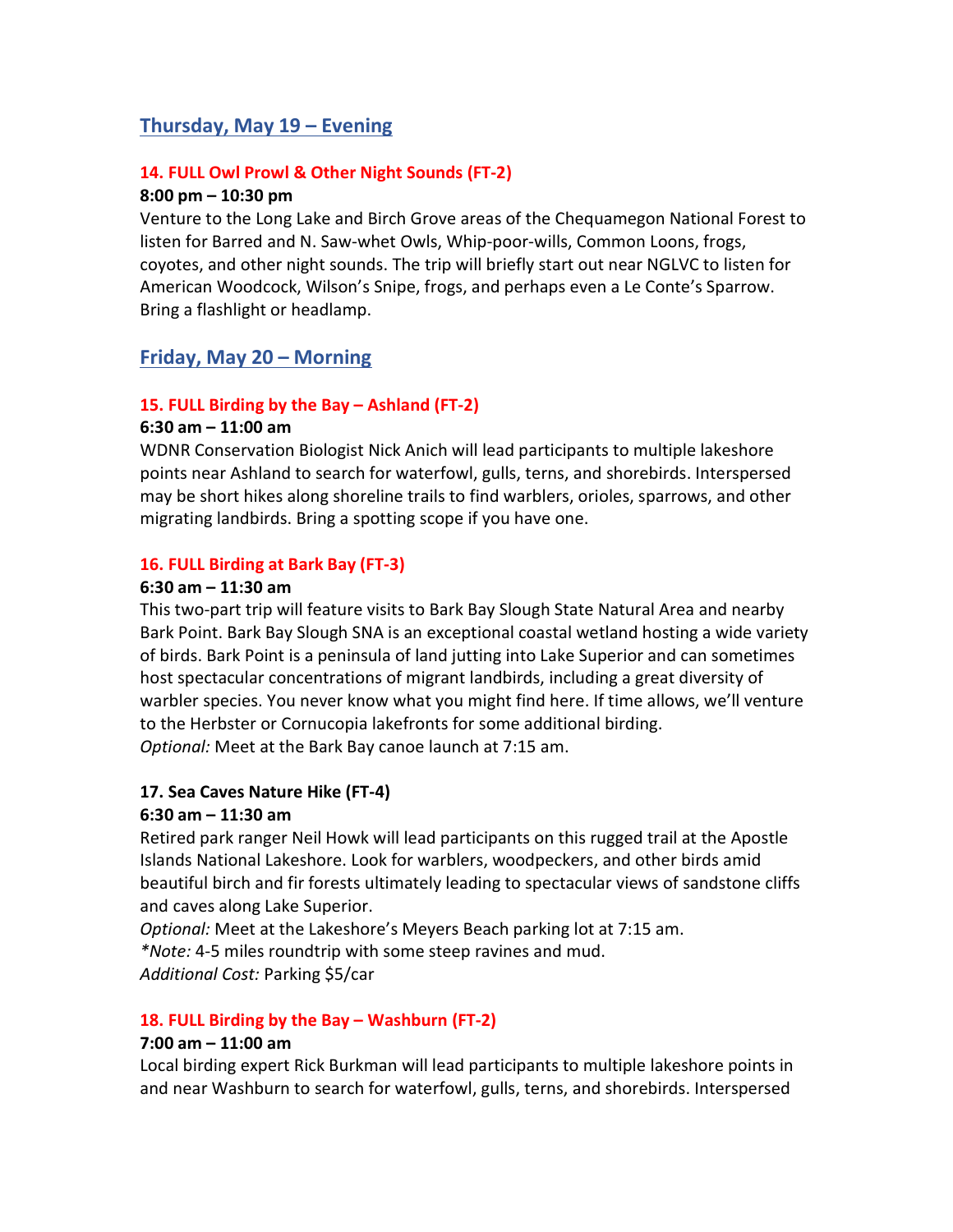will be short hikes along shoreline trails to find warblers, orioles, sparrows, and other migrating landbirds. Bring a spotting scope if you have one.

#### 19. FULL Birding Whittlesey Creek National Wildlife Refuge (FT-3) 7:00 am – 11:00 am

Whittlesey Creek National Wildlife Refuge welcomes you to a little refuge with a big impact. The refuge hosts many terrestrial species as well as a spawning stream for coaster brook trout and other migratory fish from Lake Superior. Look for migratory birds and learn about their habitats during this guided tour and hike with US Fish and Wildlife Service staff.

#### 20. FULL Discovering Caroline Lake State Natural Area (FT-3)

#### 7:00 am – 11:30 am

Sitting at the headwaters of the Bad River, Caroline Lake is an undeveloped lake with a diverse mix of high-quality plant communities. Matt Dallman, Director of Conservation with The Nature Conservancy (TNC), will share the story behind this important conservation effort and lead you on a beautiful hike in search of loons, eagles, ospreys, warblers, and other northwoods species. Learn about TNC's climate change forestry work and potential impacts of iron mining on this site. Optional: Meet at Gilman Park in Mellen at 7:30 am.

## Friday, May 20 – Afternoon

#### 21. FULL Birding by the Bay – Washburn (FT-2)

#### 12:30 pm – 4:30 pm

Local birding expert David Bratley will lead participants to multiple lakeshore points in and near Washburn to search for waterfowl, gulls, terns, and shorebirds. Interspersed will be short hikes along shoreline trails to find warblers, orioles, sparrows, and other migrating landbirds. Bring a spotting scope if you have one.

#### 22. FULL Paddling Bibon Swamp (FT-3)

#### 12:30 pm – 4:30 pm

The Bibon Swamp is a 10,000-acre State Natural Area bisected by the White River and hosting coniferous bogs, hardwood swamp, alder thickets, and other wetland habitats. Experience this remote, magical wetland via canoe/kayak with Tracy Hames, Executive Director of the Wisconsin Wetlands Association, and naturalist Bill Heart, to appreciate the many plants, birds, and animals that call the Bibon home. EQUIPMENT NOT PROVIDED: Participants should have their own equipment and basic paddling skills.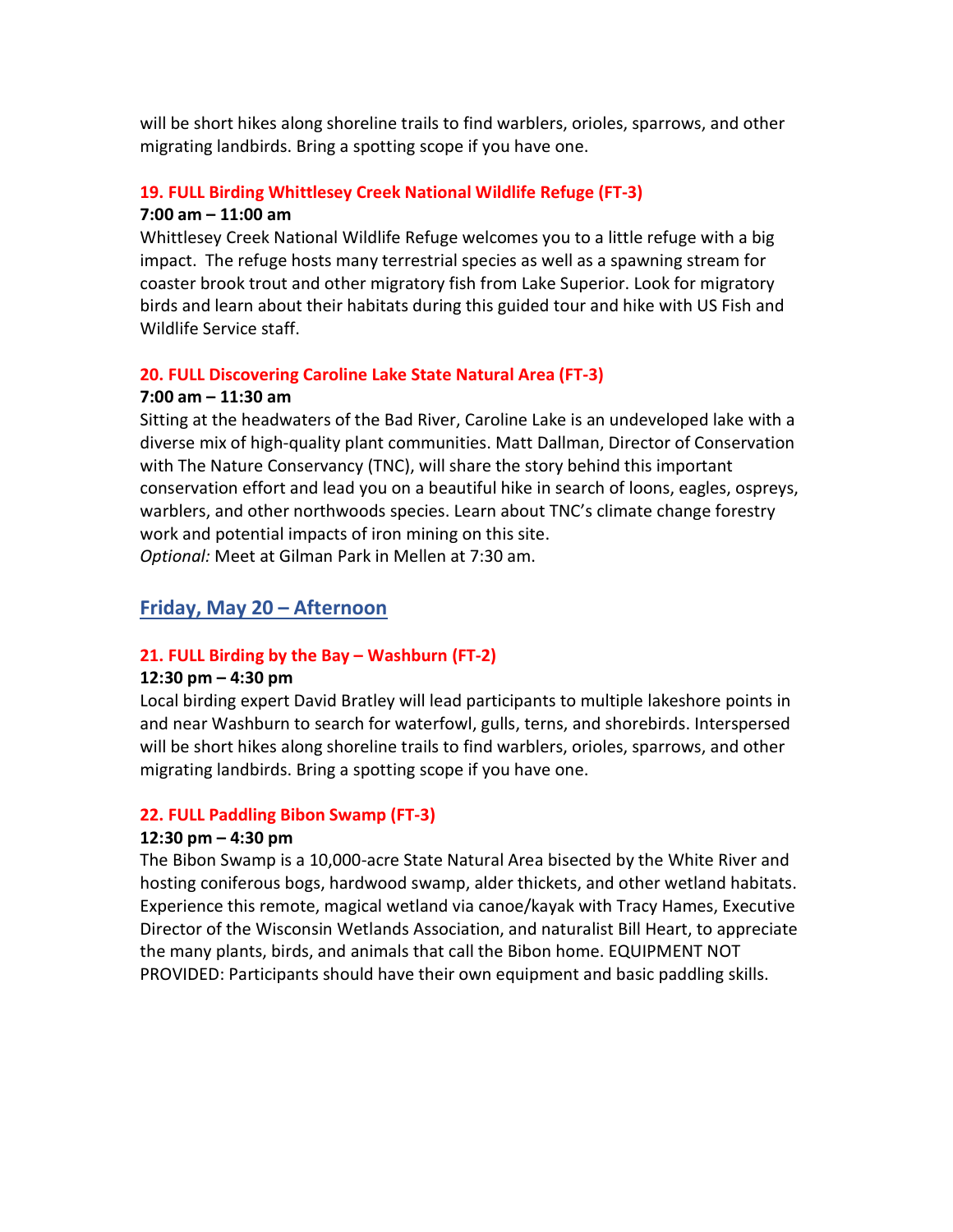#### 23. FULL Nature Hike to Lost Creek Falls (FT-4)

#### 12:30 pm – 5:00 pm

Venture through meandering woodland trails lined with aspen, fir, and towering pine en route to the remote, serene, and scenic Lost Creek Falls near Cornucopia. Enjoy birds, flowers, and other jewels of nature in one of the region's most beautiful settings. \*Note: Round trip hike around 3 miles; sturdy, waterproof footwear for rugged terrain recommended.

Optional: Meet at Lost Creek Falls parking lot at the end of Trail Road at 1:00 pm.

#### 24. FULL Birding by the Bay – Ashland (FT-2)

#### 1:00 pm – 4:30 pm

Local birding expert will lead participants to multiple lakeshore points near Ashland to search for waterfowl, gulls, terns, and shorebirds. Interspersed may be short hikes along shoreline trails to find warblers, orioles, sparrows, and other migrating landbirds. Bring a spotting scope if you have one.

#### 25. Plants of Bogs & Barrens (FT-3)

#### 1:00 pm – 4:30 pm

Geology drives ecology and understanding that will help us understand the plants that grow in bogs and barrens, sometimes side-by-side and yet in very different habitats. Join Vilas Cty LWD Conservation Specialist Quita Sheehan in exploring the geology and ecology of the pitted outwash dominated Moquah Pine Barrens. We'll look at the formation of the kettles and potholes in the area and identify some of the hard-working plants that make a living in such difficult environments. Knee-high water-proof boots are recommended but not required.

#### 26. Wildflower Walk - Spring Ephemerals (FT-3)

#### 1:00 pm – 4:30 pm

Steven Spickerman, US Forest Service Plant Ecologist, leads you on a hike in search of spring ephemeral wildflowers among a northern hardwood forest en route to Morgan Falls. Species that may be seen include Spring Beauty, Large-flowered Trillium, Wild Ginger, Bloodroot, Dutchman's Breeches, and Bellwort.

Optional: Meet at Morgan Falls parking lot at 1:30 pm.

## Friday, May 20 – Evening

#### 27. FULL Woodcock Walk (FT-2)

#### 8:30 pm – 10:00 pm

Venture on a nocturnal foray in search of American Woodcock performing their spring courtship flights along the NGLVC's boardwalk trail. There's also potential to hear Wilson's Snipe, Ruffed Grouse, Great Horned Owl, and several frog species. Bring a flashlight or headlamp to help guide the way.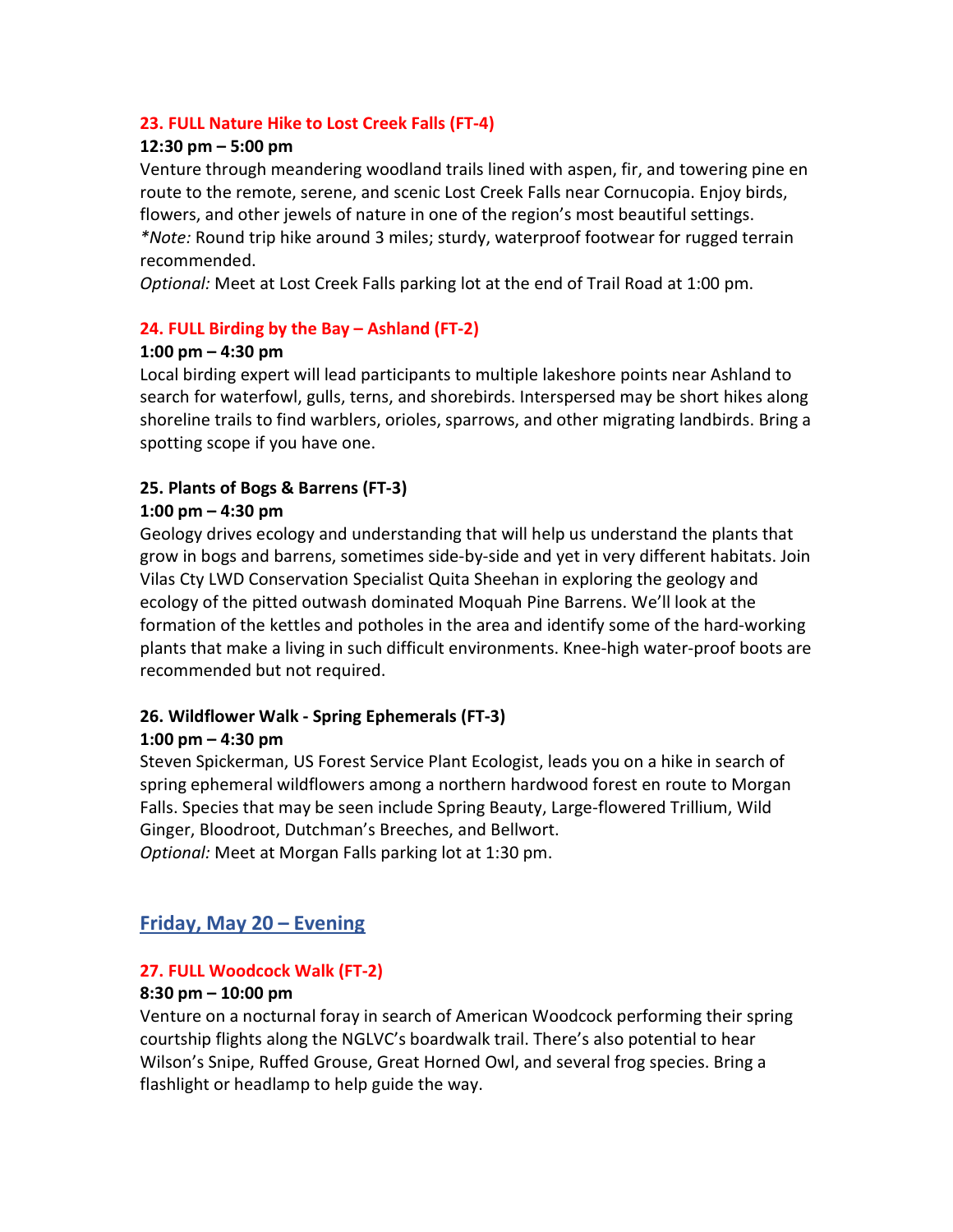## Saturday, May 21 – Morning

#### 28. FULL Birds of Morgan Falls & St. Peter's Dome (FT-4)

#### 6:30 am – 11:30 am

Hike through beautiful northern hardwood forest to the lush, scenic cascades of Morgan Falls with DNR Forest Ecologist Colleen Matula. Watch for Black-throated Blue, Blackthroated Green, Mourning, and other warblers, as well as vireos, thrushes, flycatchers, and other forest species. If time allows, we'll continue farther on trail toward St. Peter's Dome, yielding a 4-mile round trip hike. Also expect a diverse plant community including wildflowers such as Spring Beauty, Wild Ginger, Bloodroot, Dutchman's Breeches, and more.

Optional: Meet leader at Morgan Falls parking lot at 7:00 am.

#### 29. FULL Birding the Porcupine Lake Wilderness Area (FT-3)

#### 6:30 am – 11:30 am

"Simplicity in all things is the secret of the wilderness and one of its most valuable lessons." – Sigurd Olson. It's been over 50 years since the signing of the 1964 Wilderness Act. Leave the gadgets behind and absorb the serenity of our local Porcupine Lake Wilderness Area with local birding expert Brian McCaffery. Black-throated Blue Warbler and Swainson's Thrush are possibilities, along with a suite of other northwoods bird and wildlife species.

Optional: Meet leader at Grand View general store at 7:00 am.

#### 30. FULL Wetland & Woodland Birds of Iron River (FT-4)

#### 6:30 am – 11:30 am

WDNR Conservation Biologist Ryan Brady guides you in search of woodland and wetland birds around the Iron River area. The trip will first seek out American Bittern, Sora, and Virginia Rail, then turn to landbirds such as Golden-winged Warbler, Sedge Wren, and more. Finish up with a trail hike at the Iron River National Fish Hatchery where migrating warblers and a few grassland species are possible.

#### 31. A Bird in the Hand... (FT-2)

#### 7:00 am – 11:00 am

In this free activity, any festival registrant can come and go as they please within the listed timeframe to experience the wonders of bird banding from expert researchers. Marvel at the beauty of warblers, sparrows, finches, and other birds up close and personal – an unforgettable experience for all ages. Learn identification features, natural history, and research techniques as leaders demonstrate the how's and why's of bird banding. If you want to see birds up close, then this is the trip for you!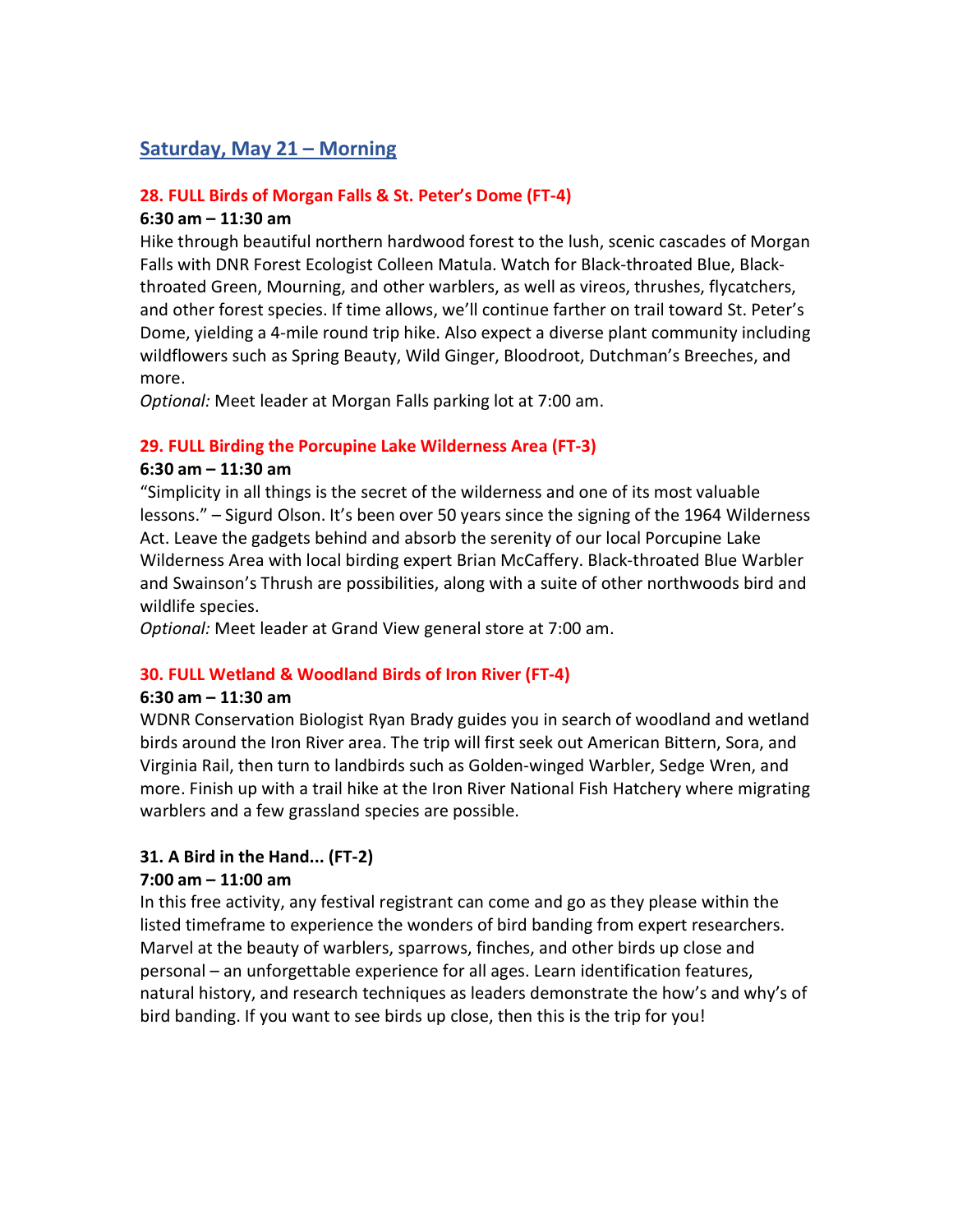#### 32. FULL Birding Bayfield's Big Ravine (FT-3)

#### 7:00 am – 11:00 am

The 250-acre Big Ravine Preserve is a natural gem in the heart of Bayfield defined by 1.5 miles of a deep ravine and the stream that runs through it. We will follow the Gil Larsen trail a half mile along the stream with views of the Old Iron Bridge, waterfalls, and towering tree covered slopes. We will then climb the Pine Bluff spur trail to the ravine's East Rim and hike along the rim back to the trailhead, along the way looking for warblers, vireos, thrushes, and other forest birds.

Optional: Meet at trailhead parking lot in Bayfield on Washington Avenue opposite Broad Street by 7:30 am.

#### 33. Grassland Birding (FT-2)

#### 7:00 am – 11:00 am

The northwoods typically don't conjure up thoughts of grassland birds but the rural areas of Ashland feature a variety of open habitats where Bobolinks, Upland Sandpipers, Eastern and Western Meadowlarks, Savannah Sparrows, Northern Harriers, and other grassland birds can be found. Local birding expert Tim Oksiuta guides you in search of these open-country species.

#### 34. FULL Bibon Swamp Birding (FT-3)

#### 7:00 am – 11:30 am

The Bibon Swamp is one of the area's best places to find Golden-winged Warblers. This trip will walk a very lightly traveled, dead-end dirt road through sedge meadow, alder, ash, and mixed lowland forest while enjoying a few Golden-wings amidst a potpourri of birds in a peaceful setting. Brad Gingras, local birder and naturalist, will help participants find and pick out numerous species, including various warblers. Optional: Meet leader at Grand View general store at 7:30 am.

#### Saturday, May 21 – Afternoon

#### 35. Fire & the Ecology of the Pine Barrens (FT-3)

#### 12:30 pm – 4:30 pm

The ecosystems of the sand plains of Northwest Wisconsin have been shaped over the millenia by frequent fires, which many species of plants and the animals depend upon to create the conditions they need to thrive. Certified Wildlife Biologist Scott Posner will lead a tour of sites being restored to the pine barrens ecosystem through prescribed burning and other treatments. Participants will learn about the relationship of fire and birds such as the black-backed woodpecker, clay-colored sparrow, and brown thrasher, as well as the very rare Chryxus Arctic butterfly and numerous other animals and plants. Weather permitting, this trip should yield a good mix of bird, insect, and mammal sightings!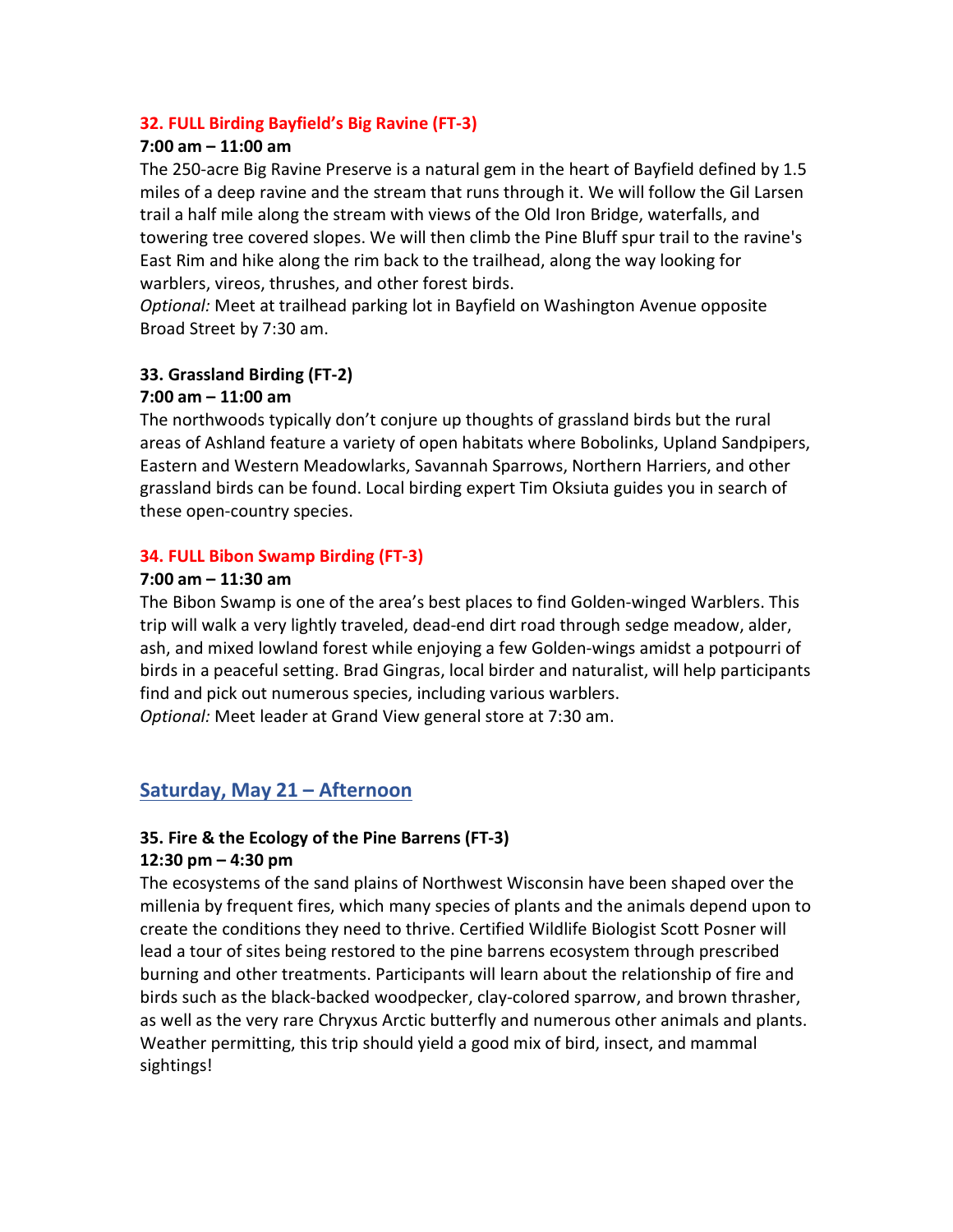#### 36. Tracking Mammals in the Field (FT-4)

#### 12:30 pm – 4:30 pm

Visit the woodlands and coastline of the Apostle Islands National Lakeshore to learn the basics of identifying mammal tracks from wildlife biologists Adrian Wydeven and Andy Edwards. From squirrels to hares and foxes to wolves, they'll share their decades of experience in deciphering the strides, gaits, and patterns of footprints left behind by our furred friends. Finding wolf tracks is a good possibility on this trip!

## 37. Sea Caves Nature Hike (FT-4)

#### 12:30 pm – 5:00 pm

Peggy Burkman, National Park Service Biologist, will lead participants on this rugged trail at the Apostle Islands National Lakeshore. Look for warblers, woodpeckers, and other birds amid beautiful birch and fir forests ultimately leading to spectacular views of sandstone cliffs and caves along Lake Superior.

Optional: Meet at the Lakeshore's Meyers Beach parking lot at 1:15 pm. \*Note: 4-5 miles roundtrip with some steep ravines and mud.

Additional Cost: Parking \$5/car

## 38. Beginning Birding by Ear (FT-1)

#### 1:00 pm – 4:00 pm

Bird songs are a grand part of nature's symphony. Step outside with a local birding expert to start putting sights and names to the bird songs you hear. Even if you have never gone "birding" before, this enjoyable walk has the sweet sounds and smells of spring along nearby trails. Learn how to pick out bird sounds and develop clever ways to remember the birds and their songs.

#### 39. FULL Shorebirds Made Simpler (FT-3)

#### 1:00 pm – 4:30 pm

Shorebirds are among the most difficult groups of birds to identify. WDNR Conservation Biologist Nick Anich will point out key identification features while this trip visits shorebird hotspots along Chequamegon Bay. Depending on available habitat, which varies each year, up to 10 species of shorebirds are possible, with potential to spot locally uncommon species such as American Golden-Plover, Willet, Marbled Godwit, American Avocet, and other waterbirds.

#### 40. Wildflower Walk - Spring Ephemerals (FT-2) 1:00 pm – 4:30 pm

U.S. Forest Service Botanist Caitlin Hoenig leads you on a hike to the Les Voigt Fish Hatchery in Bayfield in search of northwoods spring ephemeral wildflowers. Species that may be seen include Spring Beauty, Trout Lily, Wild Ginger, Bloodroot, Dutchman's Breeches, and Bellwort.

Optional: Meet at Les Voigt Fish Hatchery at 1:30 pm.